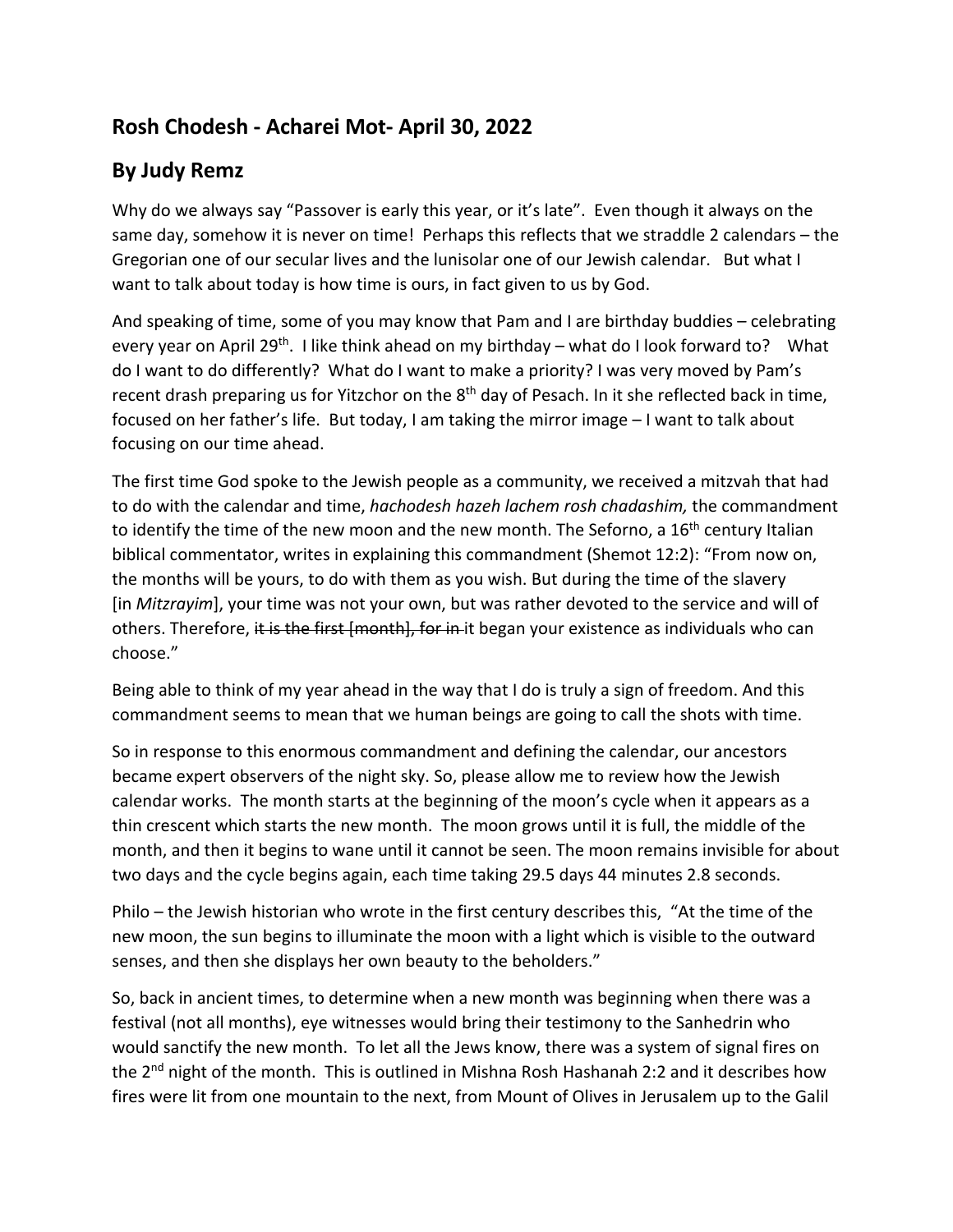and west across the Jordan. Here's how they did it. They brought long poles of cedar or reeds or olive-wood and tied flax to the poles with a string. Turning this into a torch, the signaler waved it up and down until he saw the next one doing the same thing on the top of the second mountain and so, on the top of third mountain.

Sadly, this system fell apart from both inside and outside forces. The Romans wanted it stopped, convinced it was a form of rebellion. And Mishnah tells us that our cousins, the Samaritans, purposely lit and waved torches on the wrong day to muck things up.

In 359 CE, Hillel II and his rabbinical court established the perpetual calendar which is followed today. It was the last major decision before the Sanhedrin disbanded. According to this calendar, every month of the year, except for three, has a set number of days. To keep the holidays in the right season, there is a correction of a  $13<sup>th</sup>$  month, 7 times in 19 years. Incredibly, the rules of this calendar ensure that the first day of Rosh Hashanah will never take place on Sunday, Wednesday or Friday.

So drilling down on this theme of what defines a month, let's talk about the upcoming month, Iyar, which we will prepare for in a few minutes during musaf. Iyar is derived from an Akkadian word that means "splendor". It also corresponds to the Hebrew month "Ziv," (or "light") named in the book of Kings. When googling, I found many references that offer a different explanation for the name Iyar. If you take the letters of "Iyar" it's an acronyn for "Ani Hashem rofecha – "I am G-d, your healer" (Shemot 15:26).

But regardless of how the name is derived, Iyar is a month of transition. It falls between Nisan, the month of Pesach, and Sivan, the month of Shavuot. But it is not just an in between month - - Iyar is the only month where we count the omer for a full month of it.

So this brings me to the Q+A part of this drash. What holidays fall in Iyar?

- The 4th of Iyar is marked in Israel as its national memorial day for fallen soldiers (Yom HaZikaron).
- Israel Independence Day is celebrated on the 5th of Iyar
- Pesach Sheni*,* the second Pesach, is a mandated make-up day for those who could not bring the paschal sacrifice at its appointed time. Pesach Sheni falls on the 14th of Iyar
- Lag B'Omer, the 33rd day of the Counting of the Omer, is celebrated on the 18th of Iyar.
- Jerusalem Day, the day Israel conquered Jerusalem during the Six Day War, is celebrated on the 28th day of Iyar.

So as we enter this new month, here are three things to think during the next 29 days:

• Let's find splendor (or Iyar) this month. Can you find time to reconnect with the night sky like our ancestors? For almost 2000 years, we have not needed to look to the moon to decide what month and day it is…. But when we do take in phase of the moon, isn't it